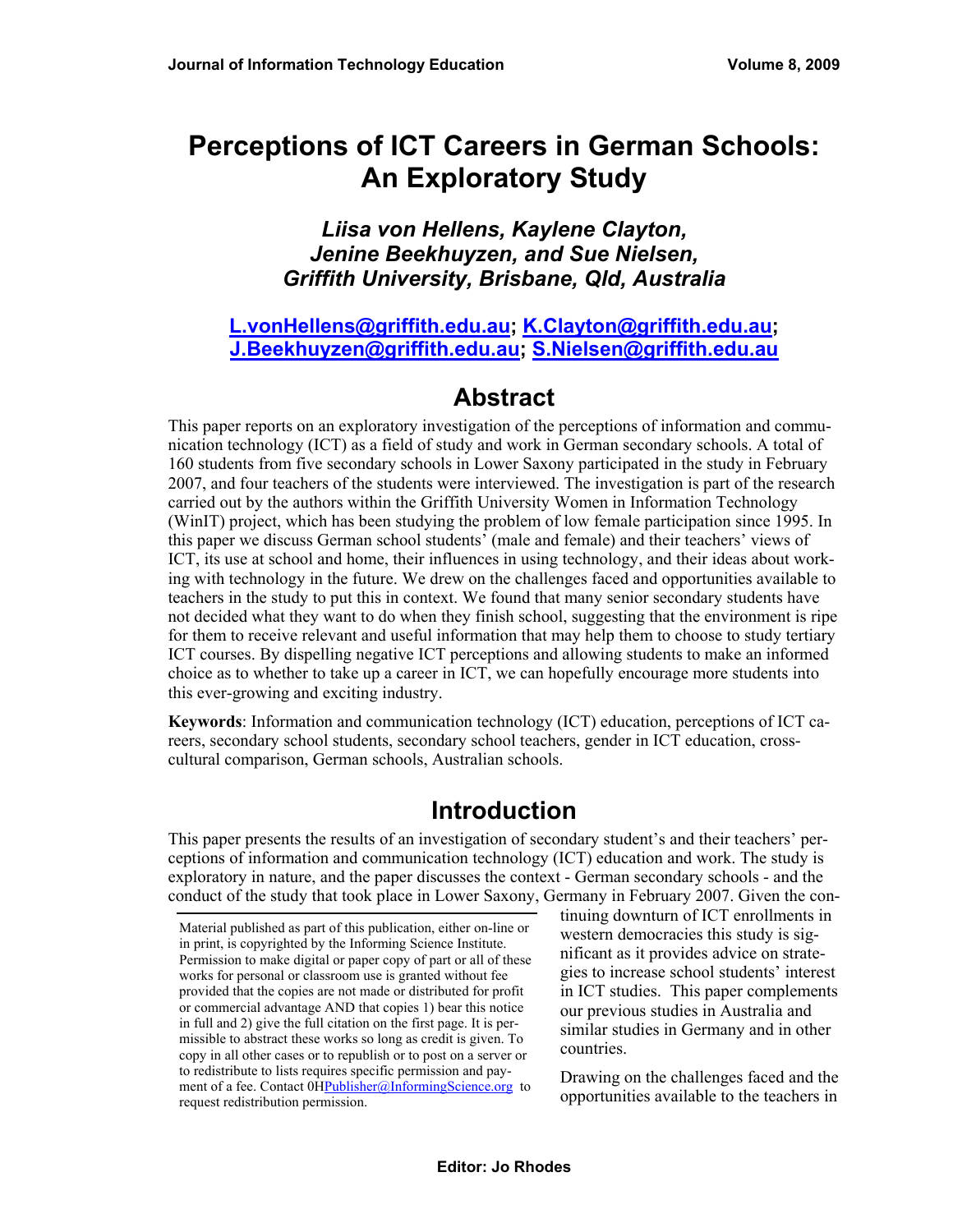the study also helps to put the findings in context and provide advice on strategies to increase the students' interest in ICT studies and careers.

Secondly, our objective is to collect comparative information about students' perceptions of and abilities in ICT studies in Germany for the Women in Information Technology (WinIT) project. The WinIT project has, since 1995, explored the cultural and contextual factors that influence female high school and tertiary students in decisions to undertake ICT and remain in ICT education and work (see [http://www.winitproject.com\)](http://www.winitproject.com/). The opportunity to carry out research in Hanover, Germany came when the authors of this paper, the WinIT project researchers, were invited to develop and deliver an undergraduate lecture series on gender and ICT for computer science and business students at the University of Applied Science and Arts (Fachhochschule Hanover) in February 2007.

A guest professorship at the University of Applied Science and Arts funded by the Maria Goeppert-Mayer Programme for International Gender Research enabled the authors to develop the study and gain access to schools around the Hanover area in Germany. We conducted the school research for this paper alongside delivering an undergraduate university course aimed at increasing the awareness of the gender imbalance in information and communication technology education and work. Our experience of developing and delivering the novel undergraduate course in gender and ICT is beyond the scope of this paper but documented in the authors' other publication (von Hellens, Nielsen, Clayton, & Beekhuyzen, 2007). However the discussion presented in this paper contributes to research on interventions aimed at increasing female participation in the ICT field, while informing actions related to interventions for females in ICT.

Research shows that German ICT programs not only lack female students but also do not appeal to young people of either sex (Munder, 2005). Labor statistics from other countries also confirm the continuing gender imbalance in ICT education as well as in work (Craig, 2008). Studies show obstacles for women in the ICT industry; despite delaying having a family, women still miss top jobs and tend to leave the industry to pursue other careers (Simard, Davies Henderson, Gilmartin, Schiebinger, & Whitey, 2008).

*CIO Insight* cites research by the Bureau of Labor Statistics in the USA that shows that employment of women in a broad range of ICT positions has declined in relative and absolute terms over the past several years (Cone, 2007). According to Cone (2007) some 984,000 women worked in eight IT categories in 2000, accounting for 28.9 percent of all employed IT workers. The corresponding numbers for 2006, when overall IT employment hit an all-time high of nearly 3.47 million, show a 7.7 percent drop from 2000, with 908,000 women working in IT, or just 26.2 percent of the total (Cone, 2007). In our previous work we have explored the many strategies that are in place in Australia to reverse the trend of lack of female participation in this important area, and we have acknowledged that to date there has been little concrete evidence of their success.

The recent research report on equal opportunities and interest in undertaking a career in German science and technology professions points out several issues contributing to the gender imbalance in these areas (Haffner, Könekamp, & Krais, 2006). The research by Haffner and colleagues (2006) was sponsored by Federal Ministry of Education and Research in Germany. The main finding states that unless there is a change in the workplace culture to actively contribute to a good work life balance and help women integrate into the working environment, the gender imbalance will continue. Despite the fact that females overall are doing academically better than the male students in secondary schools, they are not taking up ICT. It is in this context we discuss the student and teachers findings of our exploratory research in Germany.

It is suggested that the unbalanced and unfair ICT work situation referred to above has implications for young females' interest (or lack of interest) in ICT programs. The problem of declining female participation in ICT education and work is two fold. Firstly, women are not encouraged to study information technology for a variety of reasons; and secondly, the information technology profession is not well understood (perceptions of working long hours, sitting alone in front of a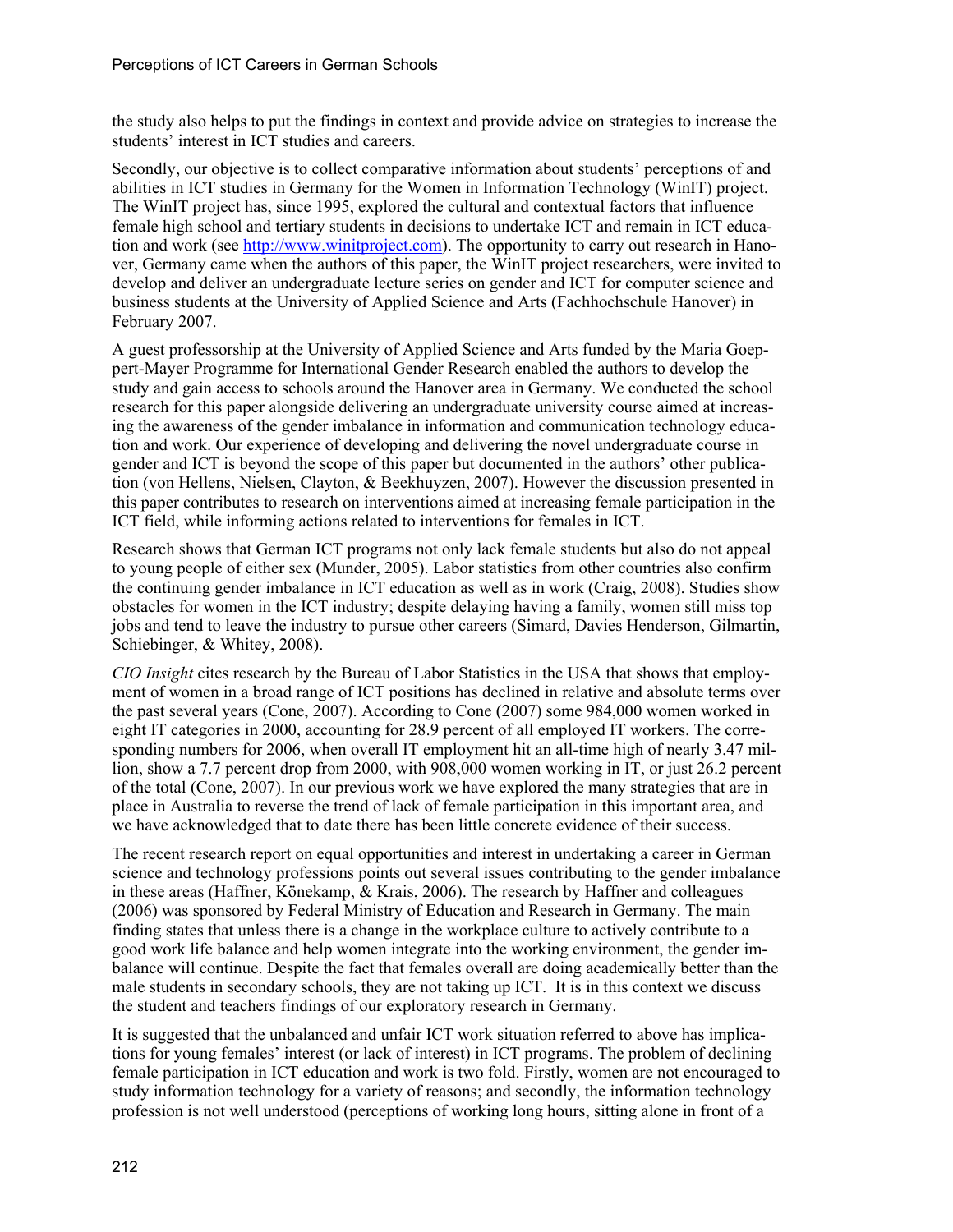computer with little social interaction) and thus is generally regarded as boring by young people, male and female. These two aspects are related but in this paper we focus on the latter, i.e., the perceptions young people have about ICT as a field of study and work. To do this we discuss the survey results from students and the findings from our teacher interviews.

### **Background Literature**

Information Technology (IT) or Information and Communication Technology (ICT - as it is often referred to) education and work was originally thought of as a 'level playing field' where gender would be irrelevant, allowing flexibility in time and space. However this has not been translated to student numbers in ICT university courses. For example, female students in Australian high schools today lack interest in going on to study toward ICT degrees in universities, and the number of female ICT graduates continues to be low, less than twenty percent of all university ICT degree programs. This decline is even more surprising considering the rise in female participation in the traditionally male-dominated professions of engineering, law, medicine, and science (von Hellens & Nielsen, 2001).

In addition to gender differences, von Hellens and Nielsen (2001) also found that women of Asian background significantly outnumber all other ethnic female students in Australian ICT degree studies, suggesting cultural differences may be more important than gender alone. WinIT research among high school students has showed that females of Asian background were more willing to consider ICT university courses than their the non-Asian counterparts suggesting cultural differences even at the high school level (Greenhill, von Hellens, Nielsen, & Pringle, 1997). The same research also suggests no cultural differences in terms of regarding the ICT field as 'boring'.

With the overall increase of female participation in the workplace and the requirement in most countries to eliminate discrimination, harassment, and other unfair work practices, the issue of gender remains a problem for ICT education and work.

Information and Communication Technologies are an accepted part of everyday life. Most current school children do not know a life without ICT as they have been integrated into all aspects of their life including home (e.g., watching a DVD), school (e.g., playing educational computer games), and personal life (e.g., talking to friends on a mobile phone). However, the vast acceptance and integration of ICT into society has generally not translated into a desire to create new technologies and to be involved in the ICT industry. Research has shown that the number of students choosing to undertake specialised studies in ICT is not growing at the same rate as with other degree or study programs (Beekhuyzen, Nielsen, & von Hellens, 2003).

There are many factors that contribute to this declining interest in information and communication technology (ICT) educational and vocational pathways including cultural, social, structural, and individual factors (Adya & Kaiser, 2006). Adya and Kaiser's original model (2006) has been extended in the recent doctoral dissertation by Clayton (2007), this paper's second author. The study's extensive empirical research provides rich insights and new concepts on young women's ICT career decisions and helps us in analysing and discussing the German student and teacher findings.

Cultural influences shape perceptions about ICTs and how they are used (Harris & Wilkinson, 2004). For instance, ICT is commonly stereotyped as a masculine domain and society has perpetuated the myth that subjects such as mathematics, science, and computing are inappropriate for girls, even when they have shown exceptional aptitude for these subjects (Camp, 1997). According to Camp (1997) these beliefs can be shared and spread amongst family, friends, and teachers.

Considerable evidence also points to the content and delivery of the secondary ICT curriculum being an important negative influence on students' interest in ICT careers (Newmarch, Taylor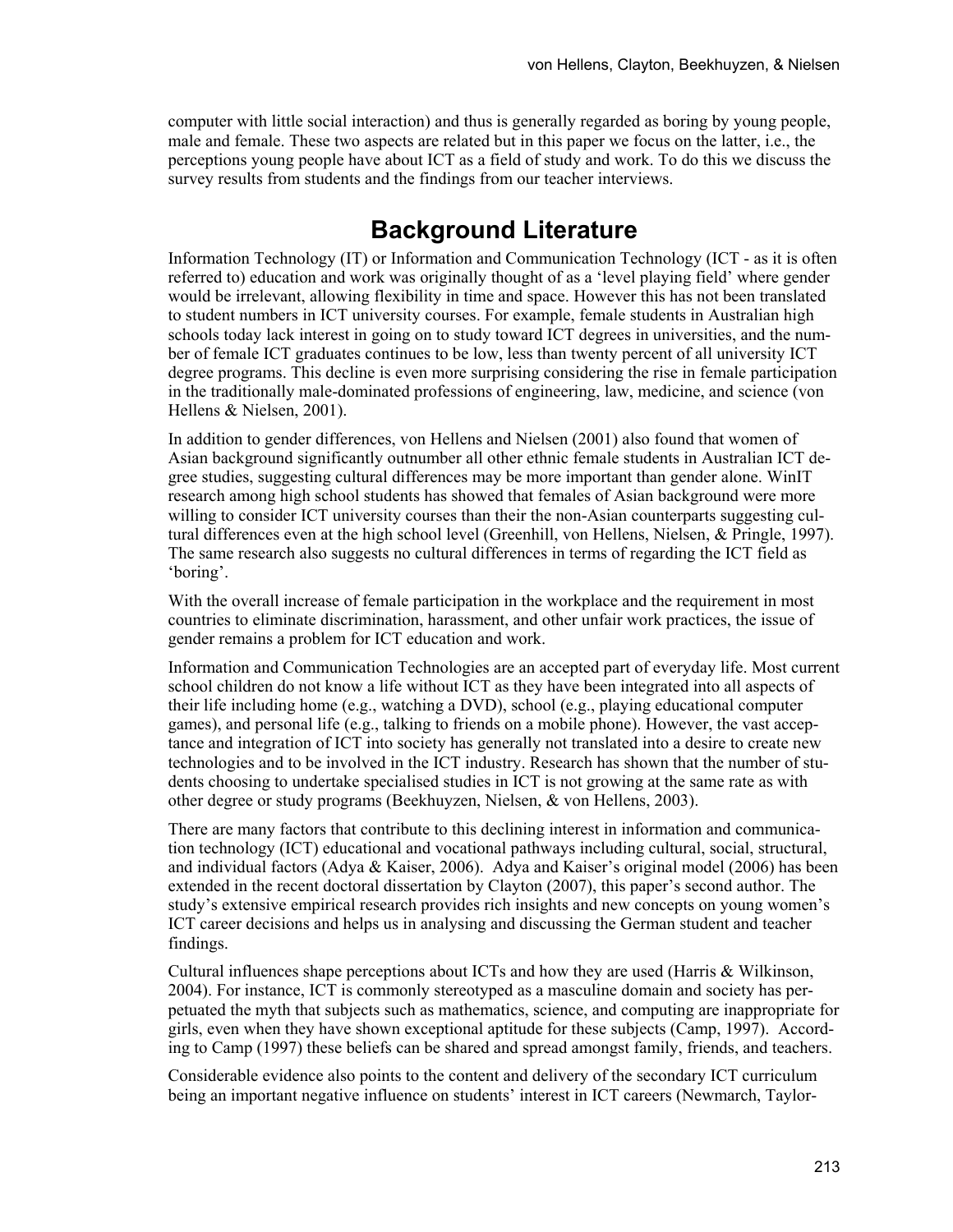Steele, & Cumpston, 2000). Students frequently complain that ICT subjects are boring, and Newmarch et al. (2000) believe that this could be due to the focus on mastering software packages and the perception that ICT is simply word processing. Students are also being taught by teachers possessing a disparate range of ICT skills, partially due to the level of exposure the teachers receive in their pre-service education and professional development, along with their access to technology (Goldman, 2003). In addition, the lack of or poor quality ICT information at school can lead to poor perceptions of ICT and consequently low ICT enrolments, and teachers need assistance to help them remain current in curriculum, industry, and ICT career information (Clayton, 2004). Despite the ICT industry's cries for more applicants to fill vacant positions, research shows that gender stereotypes prevail and continue influencing girls' choices over time, reducing their confidence and interest in ICT and turning them away from ICT as an occupation (Clayton, 2007; Clayton, von Hellens, & Nielsen 2009).

A number of intervention programs have been developed at all levels including schools, universities, and industry, to increase the number of females in ICT, but there is no systematic, measured evidence of the success of these programs (Craig, 2008). Lack of resources is suggested to be the reason as well as the low priority of such evaluations. These programs address the documented reasons of females' lack of interest in ICT careers and attempt to raise the general awareness of ICT study and career opportunities. One well-documented challenge to the awareness of ICT careers is the lack of female role models, and this has been addressed in a variety of ways. A recent example of an innovation in this area is the book *Tech girls are chic, not just geek* that is being distributed free to school students in Australia by Jenine Beekhuyzen, the third author of this paper (see [www.techgirlsarechic.org\)](http://www.techgirlsarechic.org/). The message of the fun book is that females can have technology skills and be intelligent and sophisticated, fun and funky, and that being in computing is not boring.

Von Hellens and Nielsen (2001) studied high school students and found that all female students have similar views about the work of IT professionals, whom they generally characterize as people working alone with computers and having little contact with other people. They generally perceive computing as boring and difficult and IT study and work as strongly associated with logic or math skills, rather than literacy or interpersonal skills. Boys and girls alike generally view women as preferring work that requires personal contact and communication. They expect boys to be more interested in computers than girls, as computing continues to be considered a male pastime. However, they also believe that women's participation in IT will gradually increase, possibly because of the characters they've seen in films and other media. There was no indication they were aware that female participation started to clearly decline in the mid 1980s and that it has actually continued to decline ever since.

Individual factors, such as personality traits and intellectual qualities, are also an important factor to be considered (Trauth, 2002). These individual factors and the way that the student interprets the cultural, social, and structural factors are important in determining whether the student chooses to become involved in ICT educational and vocational paths. The problem of declining interest in the ICT field is a complex issue and cannot be attributed to any of these factors in isolation. It is the understanding of the relationships and interaction of all these factors that holds the key to addressing the declining interest in ICT education and work.

# **Research Method**

#### *Purposive Sampling*

In order to carry out our exploratory research in secondary schools in Germany we first needed to identify the schools willing to participate in this research. Secondly, once the schools' agreement had been obtained, the permission from the Department of Education in Lower Saxony was re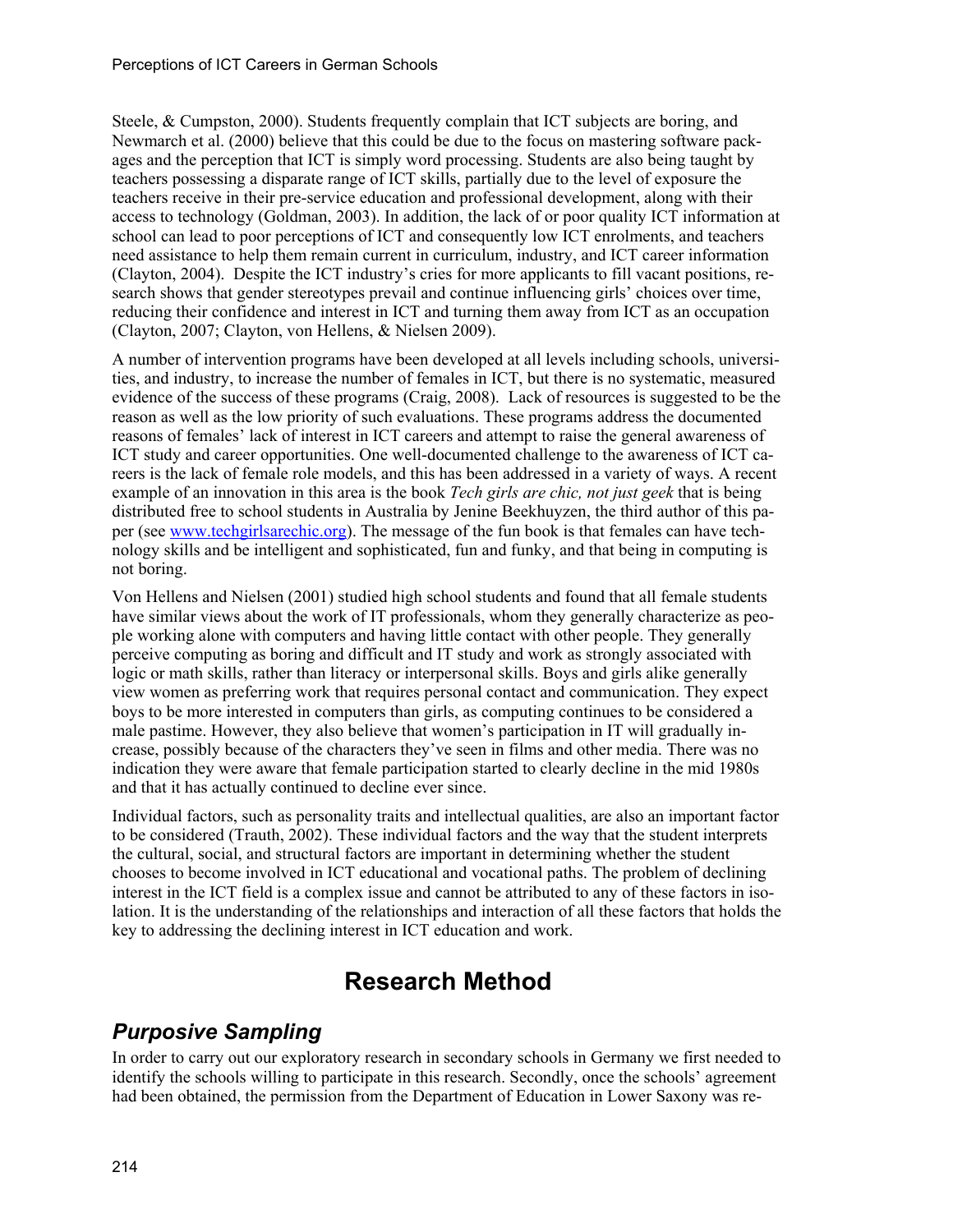quired. The relevant officers in the department (Landeschulebehörde) had to be contacted and the research details explained including the human research ethical clearance before they would provide a permission to carry out the research. Being non-German speakers, doing this from Australia would not have been feasible if we had not been already working with local professors at the University of Applied Science and Arts for the university level Gender and ICT course within the Maria Goeppert-Mayer Programme. The professors at this German university helped us with identifying possible schools and with explaining the research details to the key officers in the education department for permission to carry out the research. Our German colleagues (collaborators) contacted the schools by using their existing contacts with the ICT teachers in the local schools. This method of sampling is best described as *purposive sampling*. As pointed out in Maxwell (2005, p. 88), this is a strategy in which "particular settings, persons, or activities are selected deliberately in order to provide information that can't be gotten as well from other choices." Our German colleagues also prepared the German language summary documentation to the Education Department and we provided the supporting documentation, the English language details of the study, the questionnaires, and appropriate consent forms.

#### *Survey Questionnaire and Interview Agenda*

The survey questionnaire for the students and the agenda for the teacher interviews were adjusted from the previous WinIT project research and from the recent doctoral dissertation (Clayton, 2007) to suit this study. Our collaborators also accompanied us to the schools and helped us with the translation in describing our research to the students, explaining any unclear English language words to the student audience (such as using the world 'geek' – they were more familiar with the term 'nerd'), and assisted us in the teacher interviews.

In every instance, the survey team and interview team consisted of two authors and a German colleague. Although not the same two authors attended every school, as we had to work it alongside our teaching commitments, one author did attend every school enabling consistency in the introduction of the research and data collection. The rest of the interview team provided an 'extra set of hands' to help in answering questions, handing out Australian chocolates and koala toys for completed surveys and generally providing support in this unfamiliar environment. Details of the five schools included in the study are in the following section.

The quality of English language spoken by the students was generally good, enabling the research team to speak to the class as a whole and inform them of our purpose. This was very useful enabling the researchers to answer questions in English, as the research team members are not fluent in German language. The survey used to gather the data can be found in Appendix A.

# **Conduct of the Study**

#### *Location*

As mentioned above a guest professorship enabled this study to take place in Lower Saxony (Niedersachsen) in Northern Germany. The following map (See [Figure 1](#page-5-0)) shows the locations of the schools participating in the study. In referring to [Table 1](#page-5-1) below, Schools A, B, and C are located in the general Hanover city area (1), with School D located approximately 50 kilometres south of Hanover (2), and School E approximately 200 kilometres north-west of Hanover (3). All schools were co-educational. Apart from a few religious schools there are no single sex schools in Germany. Interestingly, however, in this part of Germany there are four university level women only computer science programs, for example the *Internationaler Frauen-Studiengang Informatik B.Sc.* in the University of Applied Science in Bremen ([http://www.hs-](http://www.hs-bremen.de/internet/de/studium/stg/ifi/)

[bremen.de/internet/de/studium/stg/ifi/](http://www.hs-bremen.de/internet/de/studium/stg/ifi/)). These programs are unique in the world evidencing the serious attempt to address the lack of female in the important ICT field in Germany.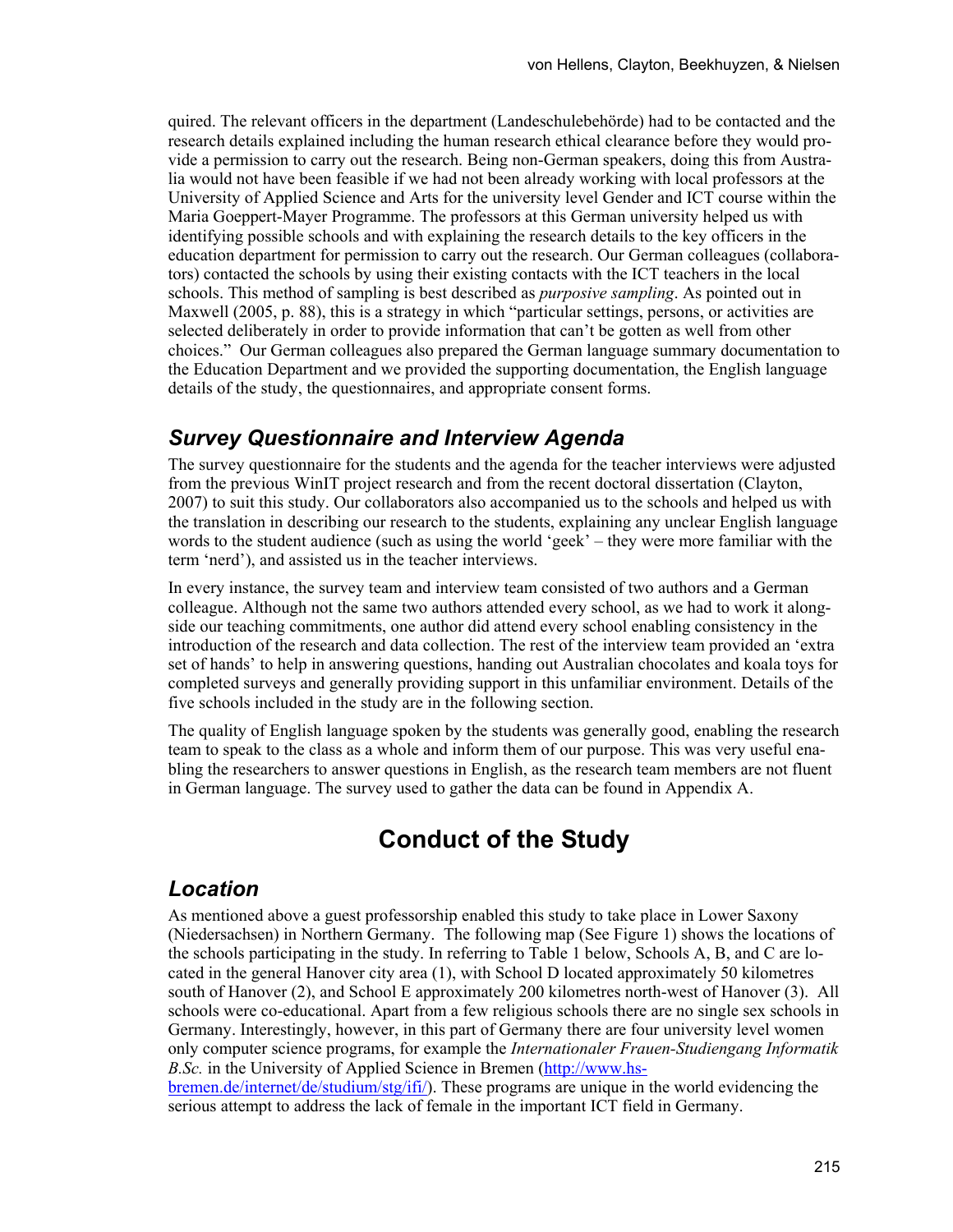

**Figure 1: Map of Participating Schools** 

<span id="page-5-0"></span>Table 1 provides details of the schools and students involved:

<span id="page-5-1"></span>

| <b>School</b>                                    | Date    | # of<br>partici-<br>pants | Participants                              | School of-<br>fers a com-<br>puter course | Teachers in-<br>terviewed |
|--------------------------------------------------|---------|---------------------------|-------------------------------------------|-------------------------------------------|---------------------------|
| $(A - 1)$ Gymnasium<br>Lehrte, Lehrte            | 31/1/07 | 20                        | 20 girls                                  | <b>Yes</b>                                | 1 Female                  |
| $(B - 1)$ Gymnasium<br>Neustadt, Neustadt        | 6/2/07  | 50                        | $24$ girls/ $25$<br>boys, 1 not<br>stated | <b>Yes</b>                                |                           |
| $(C - 1)$ Wilhelm-<br>Raade-Schule,<br>Hanover   | 8/2/07  | 9                         | 5 girls/4 boys                            | Yes                                       |                           |
| $(D - 2)$ Sophien-<br>schule Hanover,<br>Hanover | 12/2/07 | 40                        | $18$ girls/ $22$<br>boys                  | <b>Yes</b>                                |                           |
| $(E - 3)$ IGS-Aurich-<br>West, Aurich            | 13/2/07 | 41                        | $24$ girls/17<br>boys                     | No                                        | 3 females, 1<br>male      |
| <b>Total</b>                                     |         | 160                       | $91$ girls/68<br>boys, 1 not<br>stated    |                                           |                           |

**Table 1: Breakdown of Participating Schools** 

A total of 160 students voluntarily participated in the study as part of their daily classroom activities. Overall, 91 girls were represented in the survey from the 5 schools and 68 boys. One student didn't indicate his/her gender. It is important to note that one of the schools did not offer any computing subjects. Four teachers from two of the schools were interviewed: 3 female and one male.

# **Data Collection**

The survey questionnaire presented to individual school students contained questions asking about their basic use of computers and if they are planning to undertake courses in computers and information technology (IT) at a tertiary level (i.e. university). The hard copy survey was completed in regular class time by students and returned within 20 minutes. All surveys were con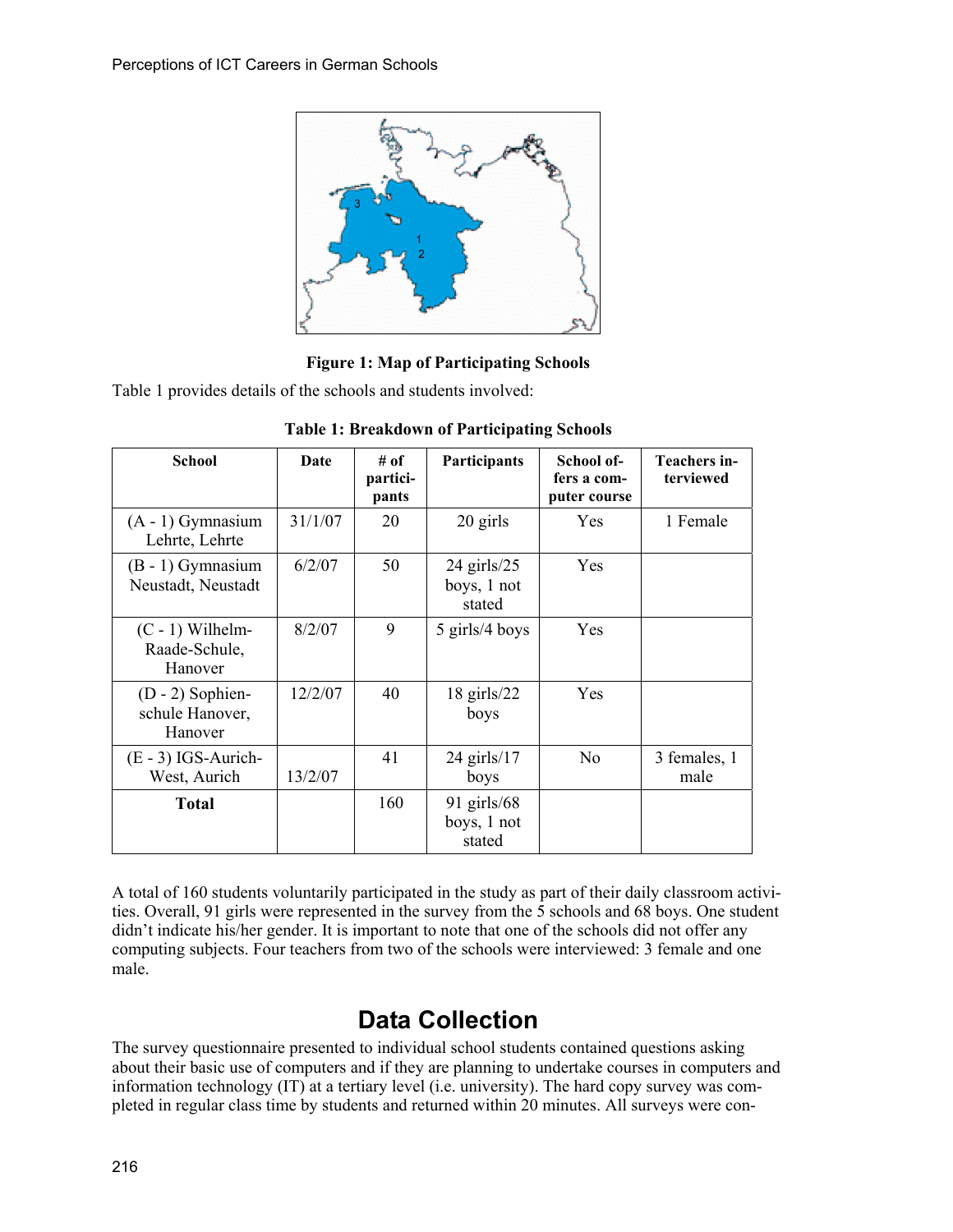ducted in English, and we observed that the participating students generally had good English language skills.

As mentioned above, the questions asked in the survey were derived based on the authors' previous research in this area. They included information about personal background, computer use at school, perceptions about working with computers, and personal factors in studying (or not) computing. These questions give us insight into each individual student, while combined they give us a view of that particular school, which we can then put in context of location, demographics, and access to computers at the school. The data gives us a general view of the students and their computer use. A total of 160 students participated in the survey and their responses are summarised in Appendix B.

We found the surveys were a good way to get general background and basic activity information from the students. We feel that although we have an adequate number of usable responses, correlations will not add a lot of value to the discussion, as we need to know more about the students. In saying this, the unit of analysis for the study is students (who were unable to be interviewed). In keeping with our tradition of using the life history approach to gender issues in ICT, we also interviewed ICT teachers in the schools where we surveyed the students. This interview data allows us to put the student responses in context. Additionally, our observations and discussions with our local colleagues (from the university where we were working) over the two-week period also helped to inform our findings.

# **Discussion - Students**

In this section we discuss the students' responses summarised in the Appendix B. Despite the apparent high level of computer knowledge and use, an ICT career was not regarded as a preferred career choice. Many of the students had not decided what they wanted to do when they finish school while in their senior years. Since the students had not decided what to do after they finish the school the environment may be ripe to distribute relevant and useful information that may help them to choose to study tertiary ICT. By dispelling some of these perceptions and allowing students to make an informed choice as to whether to take up a career in ICT, we can hopefully encourage more students into this ever-growing industry.

#### *High Levels of Computer Use Despite Regarding the ICT Courses as Boring*

The students had easy access to computers, with home being their primary place of computer access (97%, 155 students). Students were also active computers users; more than half of them are spending more than 10 hours using computers each week and also doing a computer subject at school.

A third of the students chose not do a computer course; the reason being such a course would be "boring." The perception that computing is boring was shared by a third of all students, not only the students who chose not to do computing. Only 12% of students wanted to learn more about computers and thus chose a computer course. The vast majority of students (72.5%) liked problem solving and using computers, and many students (46%) found computer courses to be interesting sometimes.

#### *Unclear Perception of Computing Courses and Profession*

Many students (35%) found the courses to be different from what they expected, whereas 29% thought the courses to be as they expected them to be and the remainder made no comment on this aspect. The students' answers demonstrated lack of understanding of the non-technical na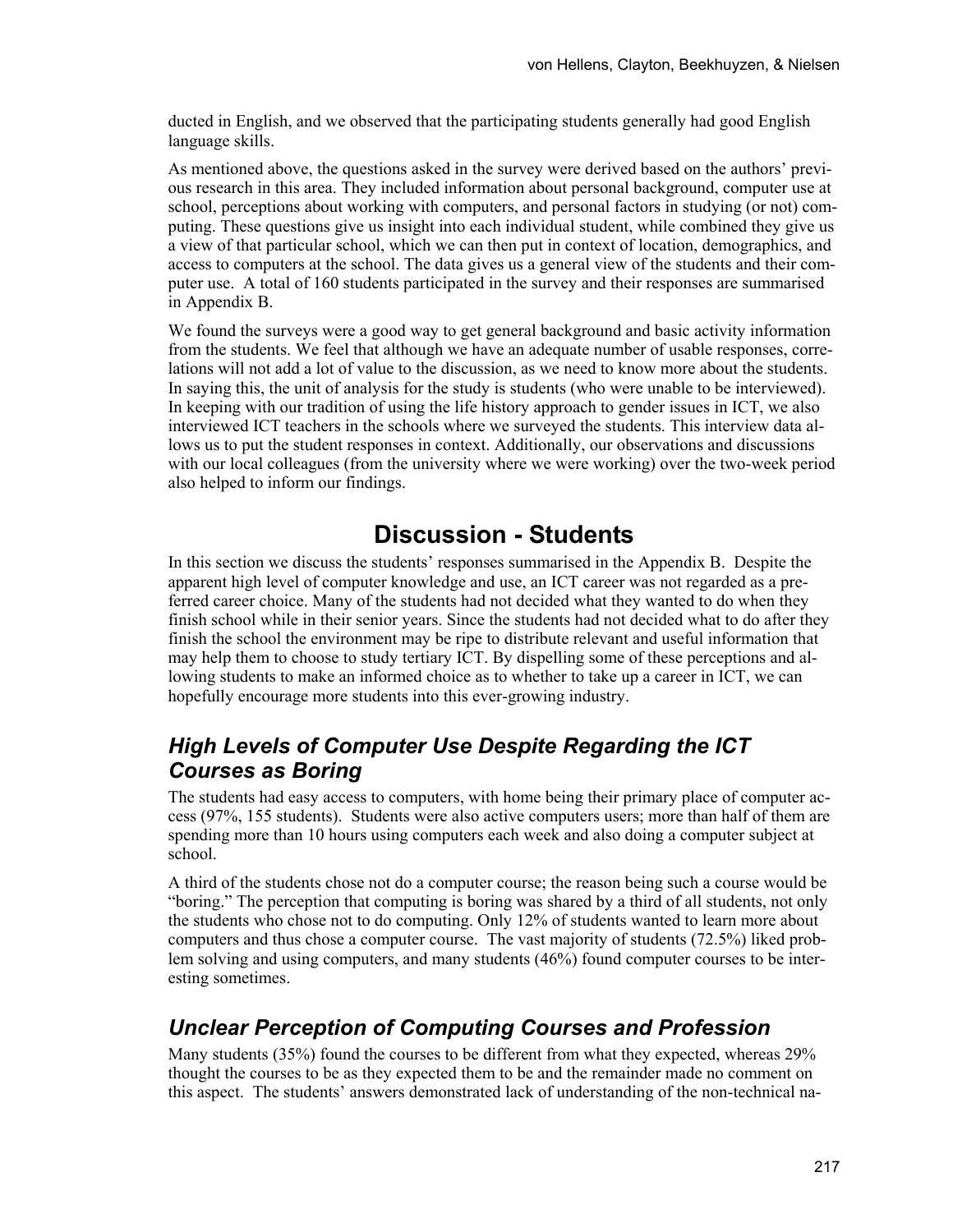ture of the computing profession. The tasks suggested for a person with computer training were predominantly technical and closely related to software and hardware, whereas people oriented tasks, such as sales, supervising, training, and clerical, were not regarded to be occupations that people with ICT education and training participate in.

When asked what traits a person who works with computers has, overwhelmingly the combination of responses were that such a person is *smart*, *a problem solver*, and *creative*. These were the first three options listed for this question; however, they were able to choose more than one answer. Overall, 'creative' was indicated 91 times, 'a problem solver' 88 times, and 'smart' 63 times. The other options: *quiet*, a *nerd/geek*, *hardworking*, *unhealthy*, *shy,* which are generally associated (wrongly) with a computer professional, were not selected as often.

An important aspect of the computing profession such as being *a team player* was mentioned (21 times). Being *rich* was mentioned by only ten students, suggesting that the students were not aware of the relatively high wages of computing professionals.

### *Gender and Equity Issues*

Almost half of the students suggested that they felt boys are better were with computers than girls and the remaining students said the opposite. This may be related to the gender balance of the survey audience (females 58% and 42% males) rather than a considered opinion.

Students were also not worried about being seen as possessing computer knowledge; the vast majority (87%) of students didn't believe others would make fun of them if they were able to answer computer questions in class. They did also did not think that being good at mathematics is a requirement for being good in the computing field.

### *Lack of Specific ICT Career Plans*

The students predominantly did not know what they would to do after finishing school, but only a fraction (13%) would consider studying computers at technical college or university. Only 14% of the students were *not* discouraged from studying computing, which we think reflects the widely documented general public's *inaccurate* opinion that computing is boring and suitable for loners and that there is a lack of jobs in computing. Some students reported that their mothers, family members, and friends had discouraged them from being involved in computing.

This research indicates that parents and friends are the most influential people in children's career decisions (see for example Clayton, 2007) and some students were encouraged to study computing by more than one person. This person was a family member, friend, or teacher. However, our study demonstrated that the students lack specific ICT career plans.

#### *Desire to Work with People*

Working with other people and challenging and interesting work were important to the students when choosing a career. Given twelve options to answer, *working with other people*, *interesting work* and *challenging work* were the three most recorded answers. This was interesting because the options were listed in the following order one below another: *working with other people*, *high salary/wages*, *interesting work*, and *challenging work* (and others), and while the three options listed above were chosen, the option of *high salary/wages* was often skipped over and not selected at all.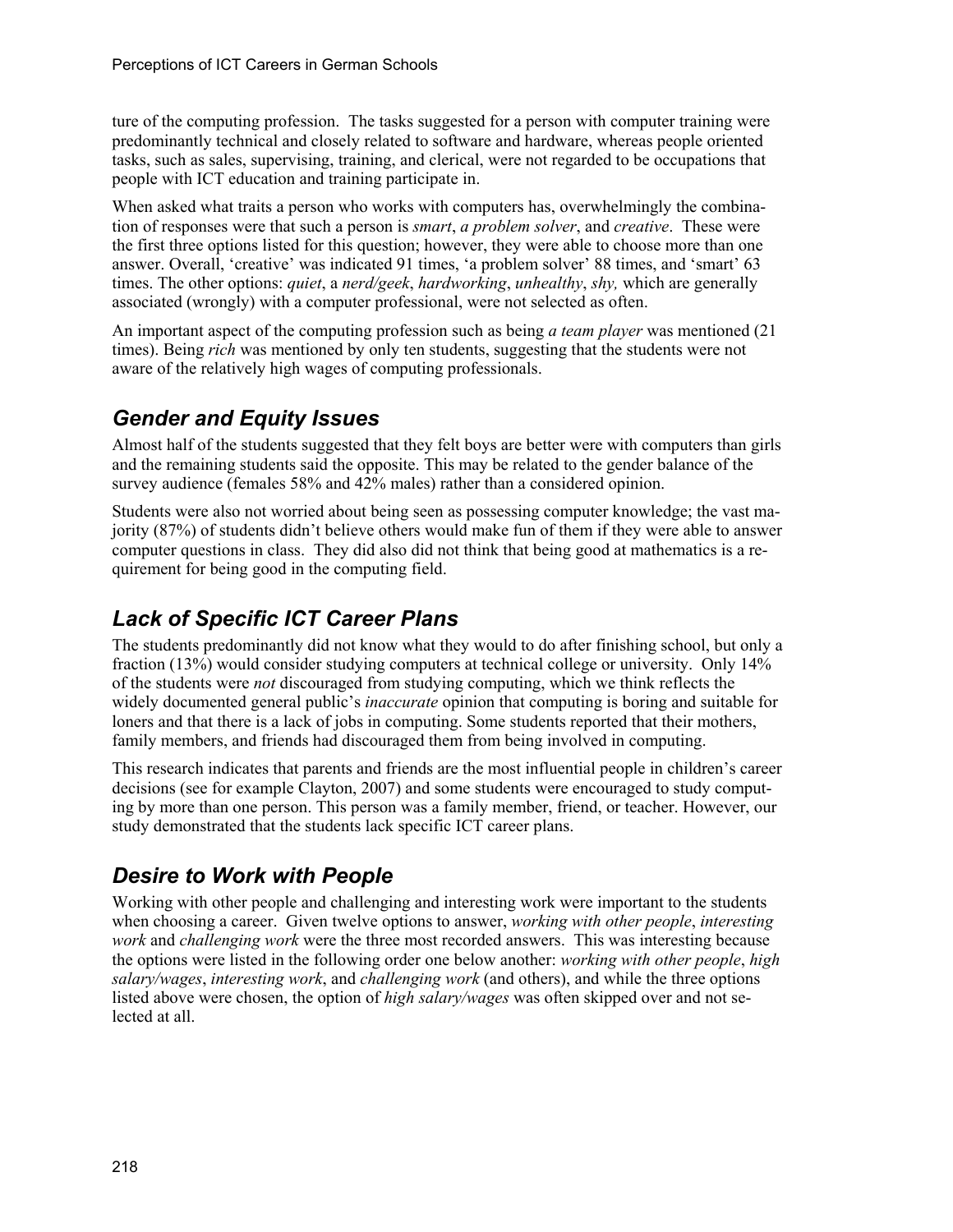#### *So What?*

To gain an understanding of the perceptions young people have about ICT education and work, it is useful to reflect on the discussion so far.

There are some similarities between Australia and Germany in terms of why students enrolled in ICT subjects. At some German schools, students chose the Computer Science (CS) subject because they did not like the physics teacher or biology and they had to choose between physics, CS, and biology. In these CS classes, the female to male ratio was much higher than in CS classes where the students purposefully and willingly chose the CS subject. When the students chose the subject out of interest and personal motivation, girls made up approximately 20% or less of the class. Unlike Germany, many Australian senior school ICT subjects count towards university entrance scores. Moreover, while some Australian students choose ICT subjects due to personal interest, others choose it because of timetable restrictions or as the easiest or most appealing choice of unfavoured options.

In Germany, the students use computers primarily at home, with school being another place that they use computers regularly. Whether it is at home or at school, every student in the study said that they used a computer for at least one hour per week. Almost half of the students surveyed studied a computer subject at school, however, one of the five schools in this study did not offer a computer subject at school (this affected 41 students out of 160 in our study). The main reason given for not studying a computer subject was that it is *boring*. Most students found the computer subjects they study *sometimes interesting* and many found that studying computing was not what they thought it would be like.

The majority of German students indicated that they enjoy solving problems and doing things with a computer. Overwhelmingly they believe that programming is the type of work that a person with computer training does. Furthermore, the majority of students do not believe that mathematics aptitude is necessary to be good with computers. The views were pretty evenly split when asking students if boys are better with computers than girls. Interestingly 67% of the girls that responded (yes/no) don't believe boys are better while 71 % of the boys that responded (yes/no) believed boys were better with computers than girls.

Working with other people, interesting work, and challenging work were the three most important aspects considered by the German students when choosing a career. Being smart, a problem solver, and creative are the three most common traits that they believed that a person working with computers would have. Just more than half of the students said that they knew what they want to do when they finish school, and most had not considered studying computers in tertiary education. Some students had been discouraged from studying computing, but a number also reported that they had been encouraged to study computing.

# **Discussion - Teachers**

Teachers who worked at two of the five schools were interviewed on the same day that the students were surveyed. To give insight into the teacher interviews, we put them into the context of previous findings from the WinIT project ([www.winitproject.com](http://www.winitproject.com/)) and from this paper's second author's PhD dissertation (Clayton, 2007).

Similar to the Australian situation, the German teachers see no difference in the level of ICT ability of boys and girls, but there are differences in how they believe the students use and feel about computers. Boys' computer use is seen to be more exploratory, and they are believed to be less concerned about the outcome of their action. Girls' computer use is felt to be more restrained, systematic, and cautious. Furthermore, the German teachers feel that girls want their work to "look good," while the boys were more interested in how technology works.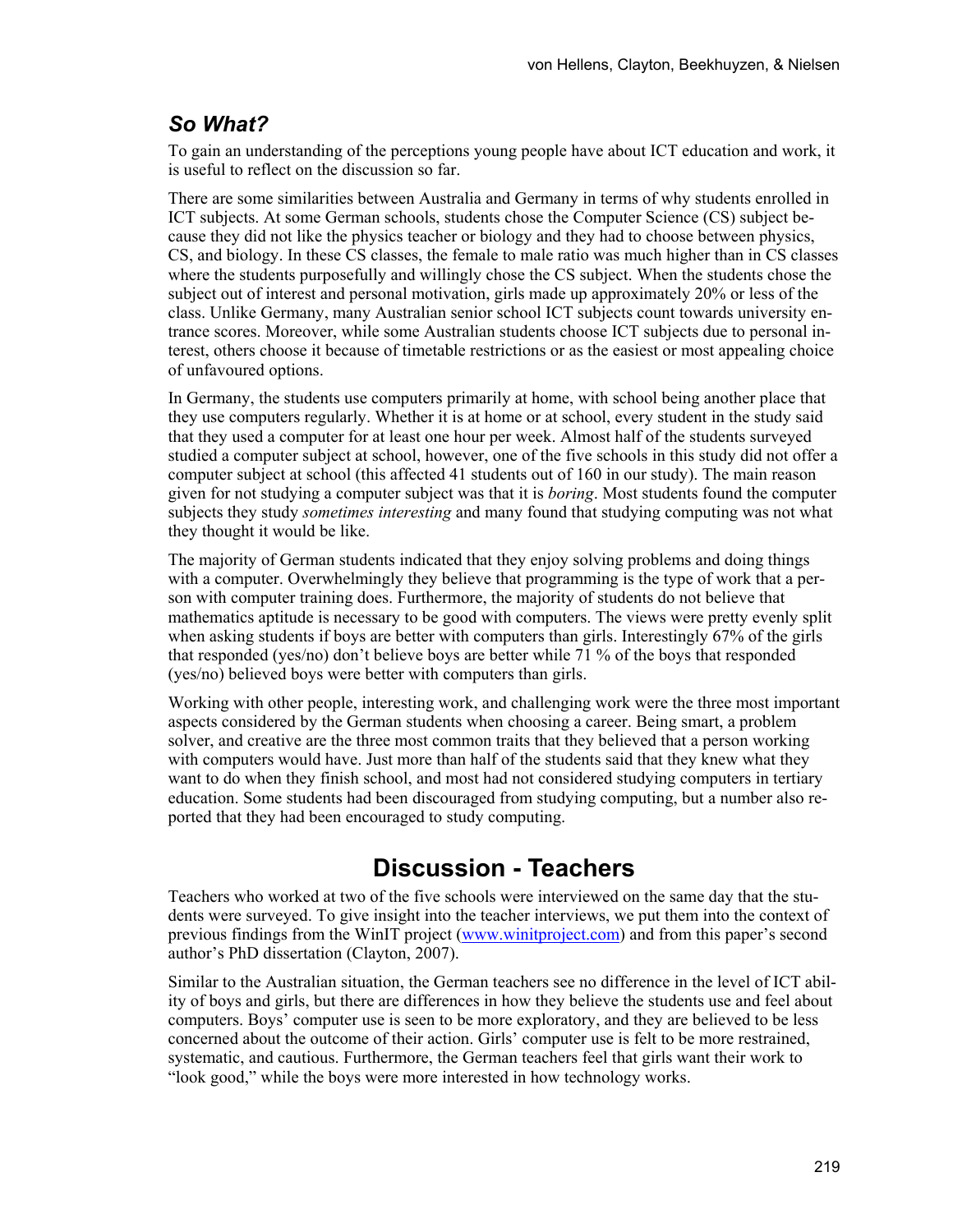We found agreement amongst the teachers interviewed that it is difficult to motivate the German students and that the Internet, the availability of software, and computer games may influence this. Many students use the Internet as a mode of communication enabling them to see the social side of ICT. A similar situation occurs in Australia.

Some teachers in Germany also commented that the students are not interested in creating computer software because they have no need; the software that they require is already available and they see computers as a black box. Another teacher also believed that computer games have influenced the way that students enjoy new technologies, as they lack patience and quickly become bored and disinterested. This is also in line with findings from Australia.

There are also many similarities in the concerns of the German teachers to the ICT teachers in Australia (see Clayton, 2004, 2007). As with the Australian teachers, the German teachers commonly express concerns about inadequate ICT resources and support at the schools. They frequently refer to the cost of software and hardware and feel that the worst thing about teaching with technology was problems with the reliability of the ICT resources. Many of the German teachers are also maintaining their school's computer network and ICT resources. However, the teachers at some of the German schools have the assistance of teams of schoolboys to help maintain the school network and resources; at one school, these students received payment for their work. In comparison with Australia, depending on the socio-economic status of the school, Australian ICT teachers are often required to assist with network administration and technical support, especially if the problem is urgent. This is done on top of their normal teaching load. However, it is more unusual in Australia for students to be paid as an assistant technician or even assist the teachers.

Similarly to Australian teachers, German teachers spoke about their lack of time to prepare curriculum items for their ICT classes and remain current with new technologies and skills. In Germany teachers are assigned to teach two subjects as their normal workload; ICT subjects are not normally considered as one of those subjects. This means that German ICT teachers have a subject load of three subjects and are often assisting with the maintenance of the computers and networks at the schools, as well as attempting to update their skills. Some of the German teachers had access to professional development through their schools, while other teachers were left to find their own way. Australian teachers have more access to structured professional development through their school or the Education Department. However, communication of training opportunities and the temporal and financial cost of the training to the teacher often hindered their efforts.

In Germany, there are few new Computer Science teachers being trained and it is uncommon for teachers to swap schools, except for career reasons. Furthermore, of the German teachers interviewed, approximately half of the ICT teachers had worked in the ICT industry prior to their teaching career. This is a very different situation to Australian public schools, where teachers are assigned to a school by the Education Department and may be required to or choose to change schools a number of times during their teaching career. This can be for operational and personal reasons, such as increases and decreases in student population and when the teachers move between suburbs, towns, cities, or even states. It is far more uncommon for Australian ICT teachers to have an ICT industry background; many of the teachers have a business studies, science, or mathematics teaching qualifications and have entered the role of an ICT teacher out of school need or personal interest in ICT. It is significant that in both Germany and Australia that the teachers who were enthusiastic about ICT had more enthusiastic students.

Lastly, but important to note, German teachers believe that the ICT job market has not recovered since the dot com crash, which is similar to the beliefs of Australian teachers. However the ICT job market is on the increase rather than in decline, especially in Australia as the industry is beginning to feel the impact of reduced ICT enrolments and interest in the ICT field.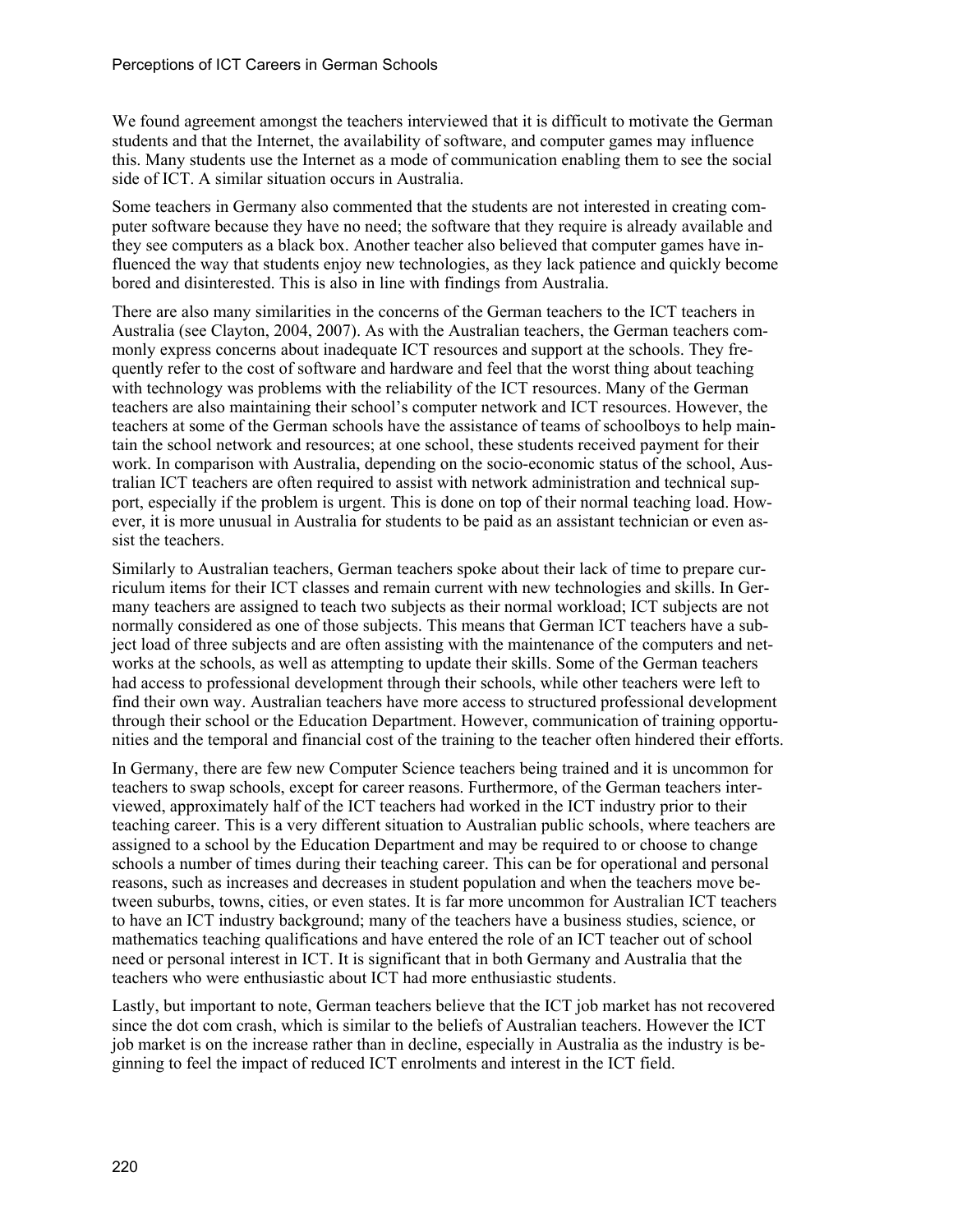### **Conclusion and Recommendations**

The paper presents the results of an investigation of secondary school student's perceptions of ICT education and work. We outlined German school student's views on ICT, how they use it at school and home, their influences in using ICT, and their ideas about working with ICT as part of their future. We drew on the challenges faced and opportunities available to teachers of the students in the study to put this in context.

Existing research (for example, Clayton, 2007) shows that two of the most common reasons for the lack of females (and students in general) entering tertiary ICT study is the lack of role models and the lack of understanding of what an ICT career is. Our study confirms previous findings; the situation in the selected German schools is similar to other western economies.

Students are using computers regularly so they are not unfamiliar with them, which can be a great start to enter ICT pathways at a tertiary level. They also appear to like using computers, as many of them spend many hours a week on them. We need to tailor school curriculum to be more 'interesting' and let students in younger years know what ICT courses and careers really are about. It is necessary to change the perceptions about studying and working in ICT and show that solving problems is a core part of it. The students in our study realise that mathematics is an important, but not essential, part of an ICT or computing career. However, the students *do not* recognise the connection between what the students generally wanted from a career and the opportunities that a computing career could offer.

This study confirms the need to change the perception that ICT is not just about programming. The students' perceptions of ICT or computing careers should be that it is creative and encompasses many technical and non-technical roles. The student perceptions recorded in this study fit with previous research. Common challenges faced by German teachers are a lack of resources and training which is also consistent with the challenges reported in other studies.

In their senior education years, because many students haven't decided what they want to do when they finish school, the environment is ripe for them to receive relevant and useful information that may help them to choose to study tertiary ICT subjects. By dispelling some of these negative perceptions and allowing students to make an informed choice to engage in an ICT career, we can hopefully encourage more students into this ever-growing and exciting industry.

### **Acknowledgement**

The researchers would like to thank the participating schools (students and teachers) for their involvement, as without their cooperation this research would not have been possible. The authors would also like to thank our German colleagues Georg Disterer and Elisabeth Dennert-Möller. We also thank the Maria Goeppert-Mayer Programme for International Gender Research for funding and for enabling the WinIT team to carry out this research in German schools. This research has obtained the Griffith University's human research ethical clearance ICT/19/06/HREC.

### **References**

- Adya, M., & Kaiser, K. M. (2006). Factors influencing girls' choice of information technology careers. In E. M. Trauth (Ed.), *Encyclopedia of gender and information technology* (Vol. 1, pp. 282-288). Hershey, PA: Idea Group Reference.
- Beekhuyzen, J., & Dorries, R. (2008). *Tech girls are chic not just geeks*. Retrieved from [http://www.techgirlsarechic.org](http://www.techgirlsarechic.org/)
- Beekhuyzen, J., Nielsen, S. H., & von Hellens, L. A. (2003). Challenging dualisms in female perceptions of IT work. *Australian Journal of Information Systems, 10*(2), 105-115.

Camp, T. (1997). The incredible shrinking pipeline. *Communications of the ACM, 40*(10), 103-110.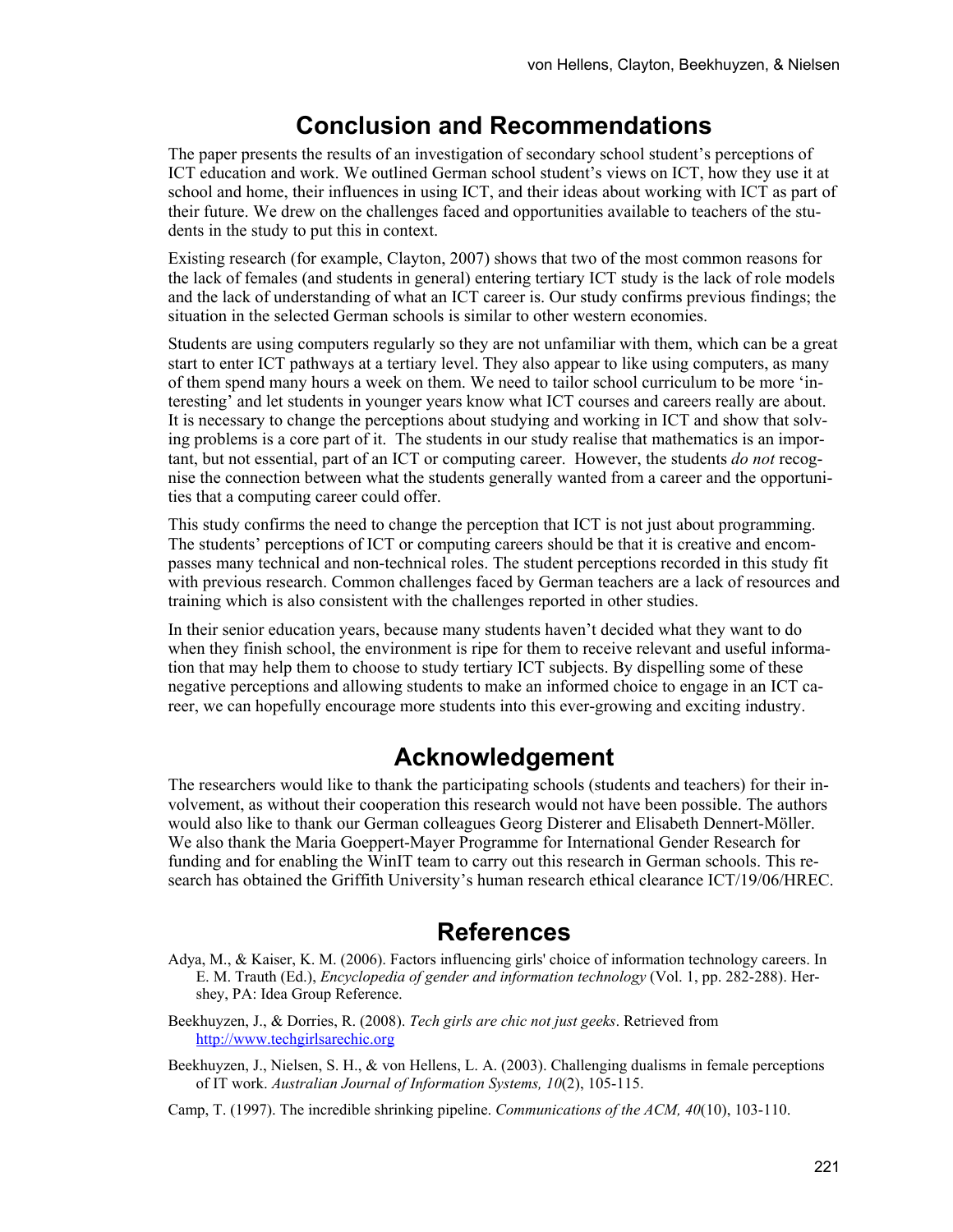- Clayton, K. L. (2004). Information quality: The relationship to pre-tertiary IT education. *Proceedings of the Informing Science and Information Technology Education Joint Conference, Rockhampton, Australia*, 66-77, June 25-28. Available at <http://proceedings.informingscience.org/InSITE2004/020clayt.pdf>
- Clayton, K. L. (2007). *The influence of metropolitan Brisbane middle-school ICT experiences on girls' ICT study and career choices*. PhD dissertation, Griffith University, December 2007.
- Clayton, K. L., von Hellens, L.A., & Nielsen S. H. (2009). Gender stereotypes prevail in ICT. A research review. Forthcoming in Proceedings of the ACM SIGMIS conference, Limerick, Ireland, 28-30 May 2009.
- Cone, E. (2007). Why do women leave IT? ACM TechNews, *CIO Insight, 82*, p. 24. Retrieved 7 June, 2007, from <http://www.cioinsight.com/article2/0,1397,2149170,00.asp>
- Craig, A. M. J. (2008). *Attracting women to computing: A framework for evaluating intervention programmes.* PhD dissertation, Monash University, June 2008.
- Goldman, D. (2003). Reality bytes: A reflection of the perception versus the reality of teaching with ICT. *IFIP Working Groups 3.1 and 3.3 Working conference: ICT and the Teacher of the Future, Melbourne Australia, January 2003*.
- Greenhill, A., von Hellens, L. A., Nielsen, S. H., & Pringle, R. (1997). Australian women in IT education: Multiple meanings and multiculturalism. In *Proceedings of the 6th International IFIP Conference on Women Work and Computerization (WWC 1997), Bonn, Germany, 387-397., 26-28 May*.
- Haffner, Y., Könekamp, B., & Krais, B. (2006). Arbeitswelt in Bewegung. Chancengleichheit in technischen und naturwissesschaftlichen Berufen al Impuls für Unternehmen. (The world of work in motion, state of flux: Equal opportunity in technical and scientific professions as an impulse (driver) for businesses). Bundesministerium für Bildung und Forschung [Ministry for Education and research]. Accessed: 10 Oct 2007. Also published in Yvonne Haffner (2007) Mythen um männliche Karrieren und weibliche Leistung, Leverkusen Opladen: Barbara Budrich 2007. ISBN: 3-86649-050-X, [http://www.bmbf.de/pub/arbeitswelt\\_in\\_bewegung.pdf](http://www.bmbf.de/pub/arbeitswelt_in_bewegung.pdf) (Accessed 28 Aug 2009)
- Harris, R., & Wilkinson, M. A. (2004). Situating gender: Students' perceptions of information work. *Information Technology & People, 17*(1), 71-86.
- Maxwell, J. A. (2005). *Qualitative research design: An interactive approach* (2<sup>nd</sup> Ed). Thousand Oaks. Sage Publication.
- Munder, I. (2005). Of mice and (wo)men. The diverse agendas of gender in teaching computer science in higher education. *Proceedings of the 6th International Conference of Women into Computing, London, UK, pp. 299-316, 14-16 July*.
- Newmarch, E., Taylor-Steele, S. & Cumpston, A. (2000). Women in IT What are the barriers? *Network of Women in Further Education Conference Showcase of Strategies for Women in Education on Information Technology Conference Paper.*
- Simard, C., Davies Henderson, A., Gilmartin, S. K., Schiebinger, L. & Whitey, T. (2008). *Climbing the technical ladder: Obstacles and solutions for mid-level women in technology*. Anita Borg Institute for Women in Technology and Stanford University. Retrieved from <http://www.anitaborg.org/news/research/>
- Trauth, E. M. (2002). Odd girl out: An individual differences perspective on women in the IT profession. *Information Technology & People, 15*(2), 98-118.
- von Hellens, L. & Nielsen, S. (2001). Australian women in IT. *Communications of the ACM, 4*(7), 45-62.
- von Hellens, L., Nielsen, S., Clayton, K. & Beekhuyzen, J. (2007). Conceptualising gender and IT: Australians taking action in Germany. *Proceedings of QualIT2007 - Qualitative Research in IT & IT in Qualitative Research, Wellington, New Zealand, Victoria University of Wellington, 19-20 November*.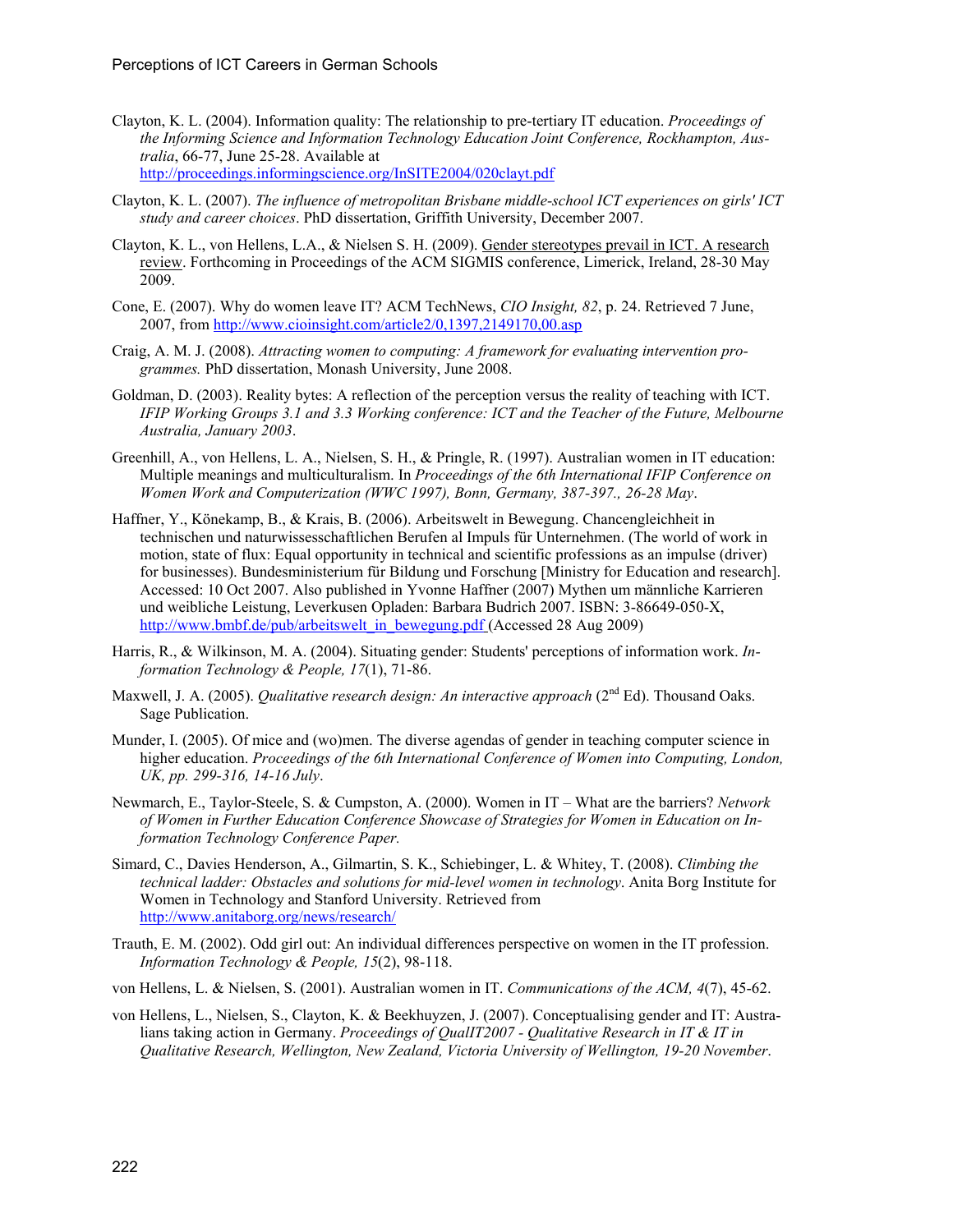# **Appendix A – Student survey**

University Letterhead

Hello  $\odot$ 

We are very interested in what you think about computers and doing computer work. We would like you to answer some questions about your opinions about computers. It will take about 30 minutes to do.

Please do not worry about what you think or write on this form. Nobody will be able to tell who filled out this form. These questions also have nothing to do with your school report or your grade.

Remember, you don't have to take part unless you want to. If you have any questions you should talk to your teacher. If they don't know the answer to your question, they can contact us for you.

#### **Thank you for helping us with our work!**

This research is being conducted by:

| Names: Liisa von Hellens, Sue Nielsen, Kaylene Clayton and Jenine Beekhuyzen |
|------------------------------------------------------------------------------|
| School: School of Information and Communication Technology,                  |
| Griffith University, Australia                                               |
| Contact Email: $l$ .vonhellens@griffith.edu.au                               |

**WinIT Student Survey** 

| 1. |  |  |  | <b>I</b> am a: Boy $\Box$ Girl $\Box$ I don't want to say $\Box$ |
|----|--|--|--|------------------------------------------------------------------|
|----|--|--|--|------------------------------------------------------------------|

**2. Do you have access to a computer other than at school?** (tick only one box)

| Y<br>∽s | Nο |  |
|---------|----|--|
|---------|----|--|

**3.Do you use computers mostly at school or mostly at home?** (tick only one box)

| Home $\Box$<br>School $\square$ | About the same |
|---------------------------------|----------------|
|---------------------------------|----------------|

**4.How many hours do you use a computer per week?** (tick only one box)

| None $\Box$ | $1 - 10$ hours $\Box$ | $11 - 20$ hours $\Box$ | $21+ hours$ |
|-------------|-----------------------|------------------------|-------------|
|-------------|-----------------------|------------------------|-------------|

5. **What do you use computers for?** (tick as many boxes as needed)

| School work    <br>Games<br>Web surfing $\Box$           | Email<br>Chatting  <br>Music/movies                                             |
|----------------------------------------------------------|---------------------------------------------------------------------------------|
| 6. Do you study a computer subject at school? $Yes \Box$ | No                                                                              |
|                                                          | <b>7. What was the reason for your decision?</b> (tick as many boxes as needed) |
| It is fun                                                | I do not like computers                                                         |
| It is boring                                             | It is interesting                                                               |
| My parents told me to do it                              | My teachers/school told me to do it                                             |
| My parents told me NOT to do it $\Box$                   | My teachers/school told me NOT to do it $\Box$                                  |
| I want to work in computing                              | It fitted my schedule                                                           |
| There are more important subjects                        | I do not want a job using computers                                             |
| I want to learn more about them                          | I know everything about computers                                               |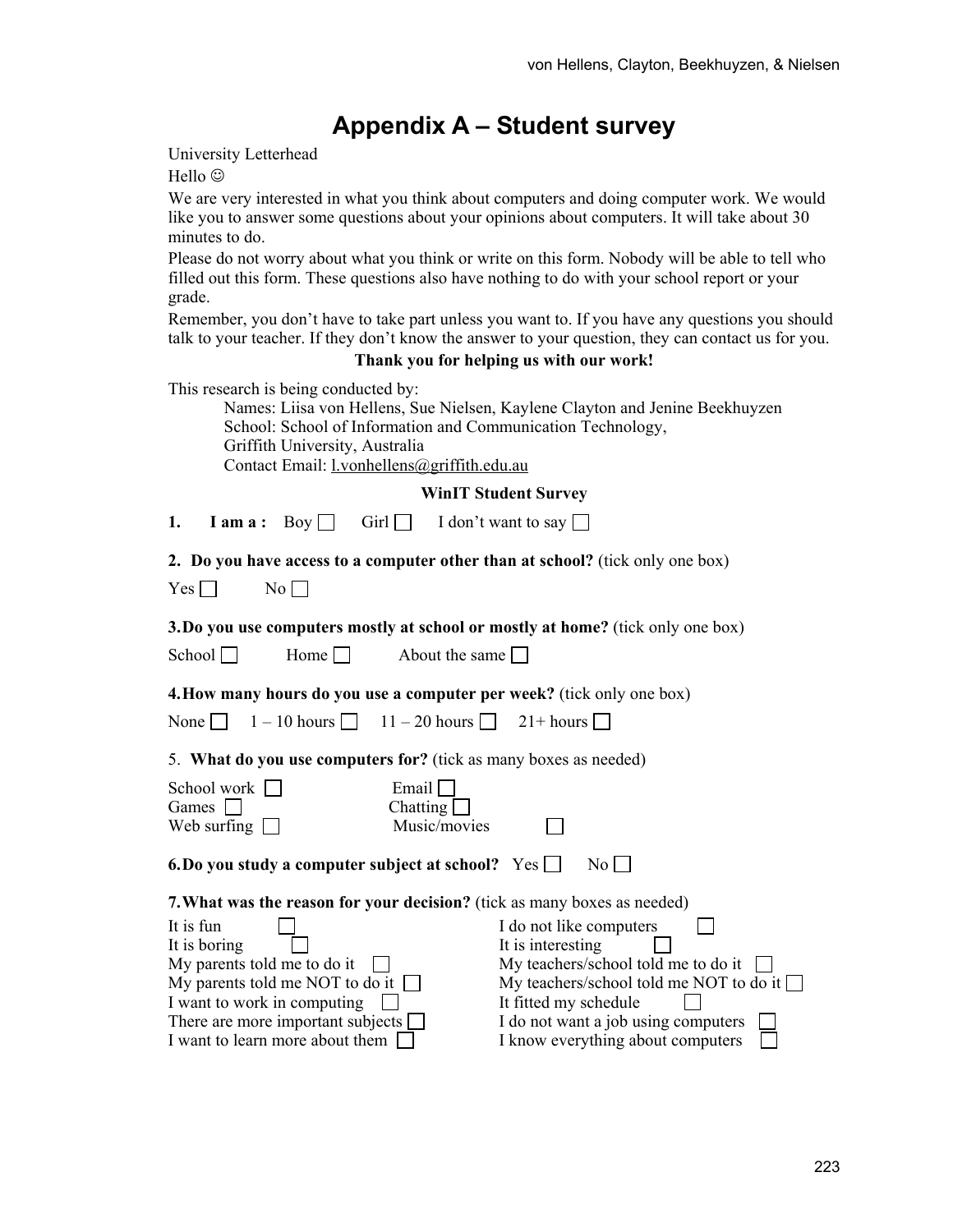| 8. If you are studying or have studied a computing subject at school, how would you de-<br>scribe the subject (tick only one box)                                     |
|-----------------------------------------------------------------------------------------------------------------------------------------------------------------------|
| Sometimes interesting $\Box$ Very interesting $\Box$<br>Boring $\Box$                                                                                                 |
| 9. If you have studied a computer subject at school, was it what you thought it would be<br>like? (tick only one box)                                                 |
| No $\Box$ I have not studied a computer subject $\Box$<br>$Yes \Box$                                                                                                  |
| I enjoy solving problems and doing things with computers. Do you agree?<br>10.<br>(tick only one box)                                                                 |
| $Yes \Box$<br>$\overline{N_0}$                                                                                                                                        |
| 11.<br>I do not like to answer questions about computers in class because someone may make<br>fun of me. Do you agree? (tick only one box)<br>$No \Box$<br>$Yes \Box$ |
| 12.<br>You have to be good at maths to be good with computers. Do you agree?<br>(tick only one box)                                                                   |
| $No \Box$<br>I don't know<br>$Yes \mid$                                                                                                                               |
| 13.<br>Boys are better with computers than girls are. Do you agree?<br>(tick only one box)                                                                            |
| $No \Box$<br>I don't know<br>$Yes \mid \mid$                                                                                                                          |
| 14.<br>A person who works with computers is: (tick as many boxes as needed)                                                                                           |
| Popular<br>Smart                                                                                                                                                      |
| A problem solver $\Box$<br>Patient<br>Creative<br>Quiet                                                                                                               |
| A nerd/geek $\Box$<br>Hardworking                                                                                                                                     |
| Team player<br>Shy                                                                                                                                                    |
| Rich<br>Unhealthy $\Box$                                                                                                                                              |
| 15.<br>What sort of work do you think that a person with computer training does?<br>(tick as many boxes as needed)                                                    |
| $\Box$ Helping computer users $\Box$<br><b>Sales</b>                                                                                                                  |
| $\Box$ Managing a business<br>Data entry                                                                                                                              |
| Choosing software/hardware for others to use<br>Supervising people<br>Programming<br>$\Box$ Clerical work                                                             |
| Writing/testing new software<br>$\Box$ Fixing computers/software $\Box$                                                                                               |
| Training<br>Other                                                                                                                                                     |
| Has anyone encouraged you to study computing? (tick as many boxes as needed)<br>16.                                                                                   |
| Mother<br>Father                                                                                                                                                      |
| Brother/sister<br>Teacher                                                                                                                                             |
| Other family member<br>Family friend<br>Friend<br>Nobody                                                                                                              |
|                                                                                                                                                                       |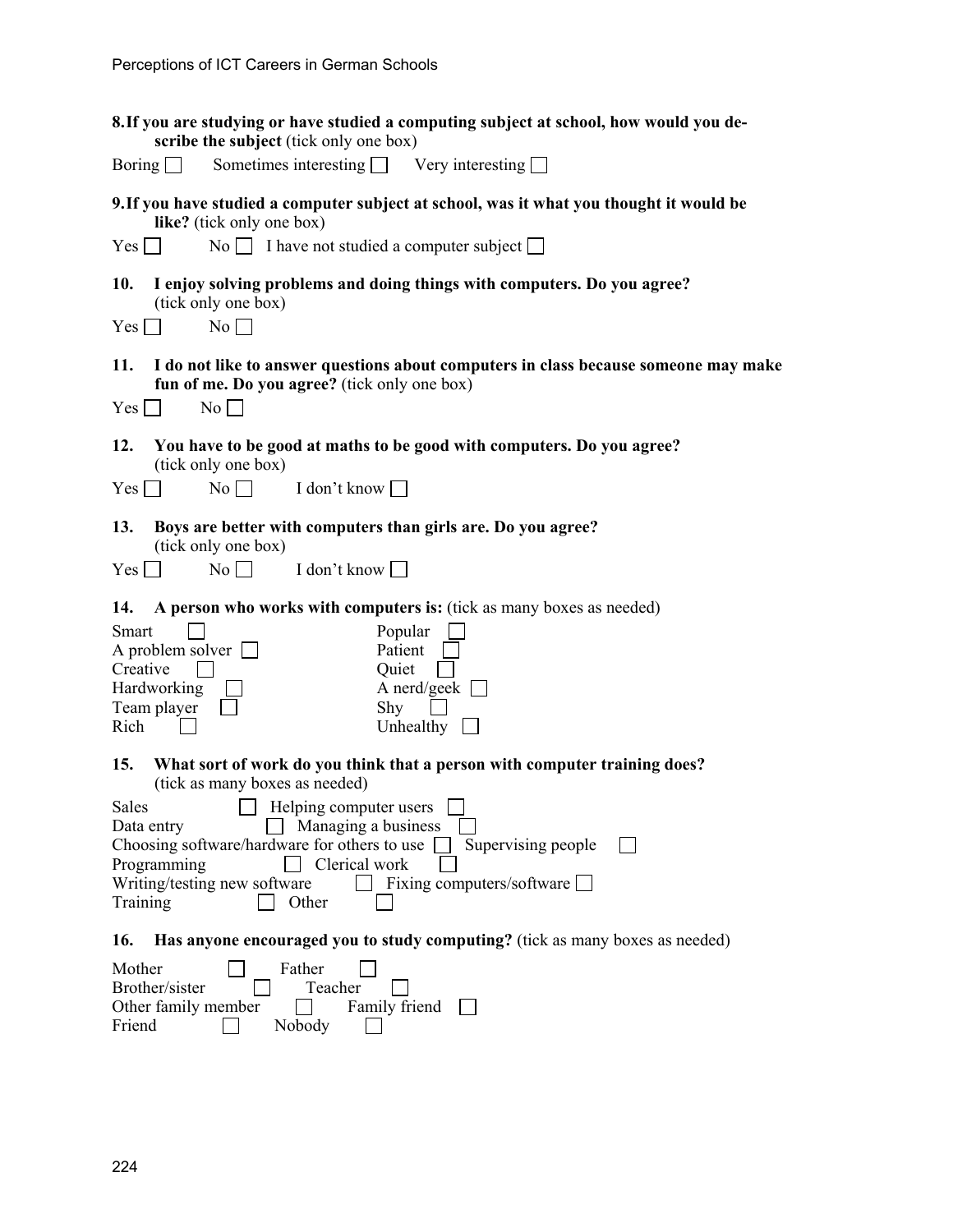| <b>Has anyone discouraged you from studying computing?</b> (tick as many boxes as needed)<br>17.                                                                                                                                                         |
|----------------------------------------------------------------------------------------------------------------------------------------------------------------------------------------------------------------------------------------------------------|
| Father<br>Mother<br>Teacher<br>Brother/sister<br>Family friend<br>Other family member<br>Friend<br>Nobody                                                                                                                                                |
| Do you know what job or career you would like when finishing school?<br>18.<br>(tick only one box)<br>$No \Box$<br>Yes                                                                                                                                   |
| Have you considered studying computers at a technical college or university? (tick<br>19.<br>only one box)                                                                                                                                               |
| No<br>$Yes$ $\Box$                                                                                                                                                                                                                                       |
| 20.<br>The people/things that affect how I think about what I would like to do in the future<br>for a job: (tick as many boxes as needed)                                                                                                                |
| Guidance officer<br>Mother<br>Father<br>Teachers<br>Friends<br>Family<br>Movies<br>TV shows<br>Books/magazines<br>Other                                                                                                                                  |
| What things are important to you when choosing a career? (tick as many boxes as<br>21.<br>needed)                                                                                                                                                        |
| Working with other people<br>$\Box$ Good image/status<br>High salary/wage<br>Job security<br>Flexible working hours<br>Interesting work<br>Challenging work<br>Helping others<br>Self employment<br>Meeting new people<br>Travel<br>Interest in the area |
| Can you name ANY man working in or with computers who you see as a computing<br>22.<br>role model? (tick as many boxes as needed)                                                                                                                        |
| <b>Brother</b><br>Father<br>Other male in my family<br>┍<br>Teacher<br>Family friend<br>Friend<br>Neighbour<br>Movie/TV character<br>Someone famous<br>Nobody                                                                                            |
| 23.<br>Can you name ANY woman working in or with computers who you see as a comput-<br>ing role model? (tick as many boxes as needed)                                                                                                                    |
| <b>Sister</b><br>Mother<br>Other female in my family<br>Teacher<br>Friend<br>Family friend<br>Neighbour<br>Movie/TV character<br>Someone famous<br>Nobody                                                                                                |
| Thank you for your time $\odot$                                                                                                                                                                                                                          |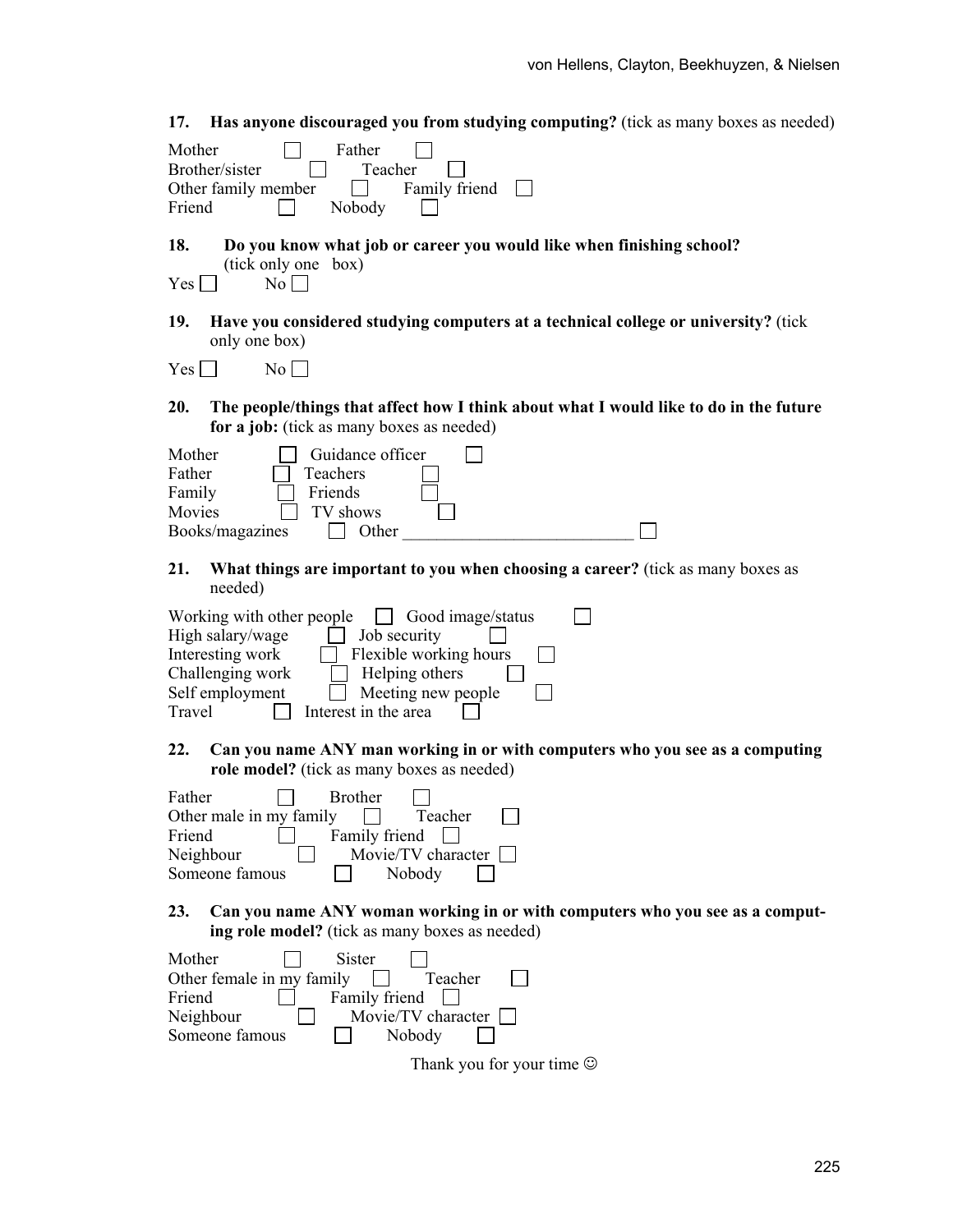# **Appendix B – Summary of Student Responses**

- Home is primary place of computer access 97% (155 students)
- Hours of computer use each week  $-1$ -10 hours a week (43%), 11-20 hrs/wk  $-25\%$ ,  $>21$ hrs/wk  $-32%$
- Study a computer subject at school? yes 49%, no 51%
- Don't study a computer subject at school by choice  $-26\%$  (41 students)
- Why not study a computer subject at school 'boring' 34%
- Why study a computer subject at school want to learn more about them -12 %
- Are computer subjects studied interesting sometimes 46%, very 10%, boring 10%, 3% didn't say, 31% don't study a computer subject at school
- Is computer subject they study at school what they thought it would be like yes 34%, no 28%, 7% didn't answer, 31% don't study a computer subject at school
- Enjoy solving problems and doing things with a computer yes  $73\%$ , no  $27\%$
- Think someone will make fun of them if they answer computer questions in class no 87%, yes 13%
- What a person with computer training does programming 93%, writing/testing new software (76%), helping computer users 69%, fixing computers/software 66%, data entry 65%, choosing software/hardware for others to use 63%, managing a business 62%, sales 30%, supervising people 27%, training 27%, other 14%, clerical work 14%.
- Don't have to be good at maths to be good with computers no  $63\%$ , yes  $16\%$
- Are boys better with computers than girls yes 43%, no 44%, others didn't answer or replied, "I don't know".
- Know what you want to do when you finish school yes  $51\%$ , no  $48\%$ , 1 didn't answer
- Considered studying computers at technical college or university yes 13%
- Discouraged from studying computing no  $14\%$
- Discouraged by who mothers (10 students), friends (8), brother/sister (2), father (1), family member (1), family friend (1)
- Some were encouraged to study computing by more than one person
- Encouraged by who father  $(24)$ , mother  $(16)$ , brother/sister  $(4)$ , another family member (6), family friend (9), teachers (11), hostmother (1)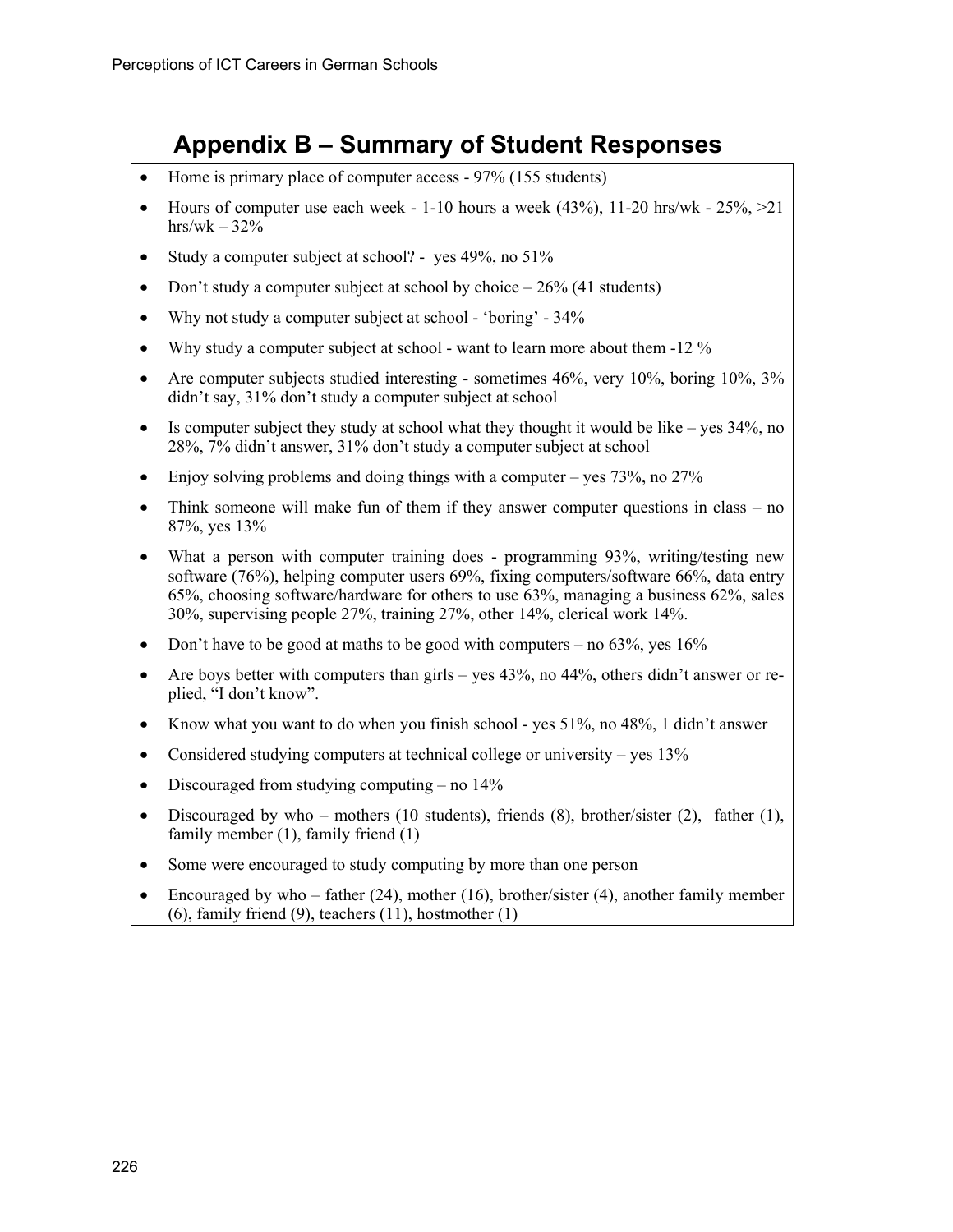# **Biographies**



**Liisa von Hellens** is Associate Professor in Information Systems in the School of Information and Communication Technology at Griffith University. She is a published author on the subject of Enterprise Wide System Implementation and software quality management. Her doctoral dissertation investigated package software development and use; and her PhD degree is from Templeton College at Oxford University. She is Associate Editor of the Information Systems Journal and served at the Editorial Advisory Board for the Encyclopedia of Gender and Information Technology (Idea Group Reference). She was invited by Senator Helen Coonan while the Federal Minister for Communications, IT and the Arts to sit on the Advisory Committee for the 2005 Summit on Women in ICT. In 1995, Liisa von Hellens and Sue Nielsen estab-

lished the Women in Information Technology Project (www.winitproject.com). In 2007 Liisa served as invited visiting Professor in Gender and IT in Hanover, Germany within the Maria Goeppert-Mayer programme.



**Kaylene Clayton**'s 2007 Ph.D. in the School of Information and Communication Technology at Griffith University investigated the influence of middle-school ICT experiences on girls' ICT study and career choices. As a product of this research, a model to assist researchers investigating under-representation of females in ICT has been created. She has previously completed an IT degree with honours, winning two medals for academic excellence. Her honours research project involved the exploration of ICT perceptions and experiences of Year 9 and 12 students and their teachers. In 2007, her achievements were recognized when she won the Queensland Government's ICT post–graduate student Smart Women – Smart State award. Over the past few years, she has been actively involved in a number of projects

aimed at correcting the imbalance of females choosing to become involved in ICT by providing hands on activities, access to role models and mentoring.



**Jenine Beekhuyzen** is a full time PhD student in the School of Information and Communication Technology at Griffith University, investigating technology and the online music experience. Jenine has been working in the WinIT Project (Women in IT) longitudinal study since 2000. Being an active researcher, she serves as a reviewer for a number information systems academic journals and conferences. She also puts this research into practice by working in the community. She has a keen interest in encouraging more girls into information technology and supporting the women that are currently in the industry and does this by being part of the organising group of the annual 'Technology Can Take You Anywhere' day  $(\sim 1500 \text{ girls})$ , and she is also the editor

of the book 'Tech girls are chic, not just geek'. She works at employing innovative methods (like mobile technology) to support these activities.